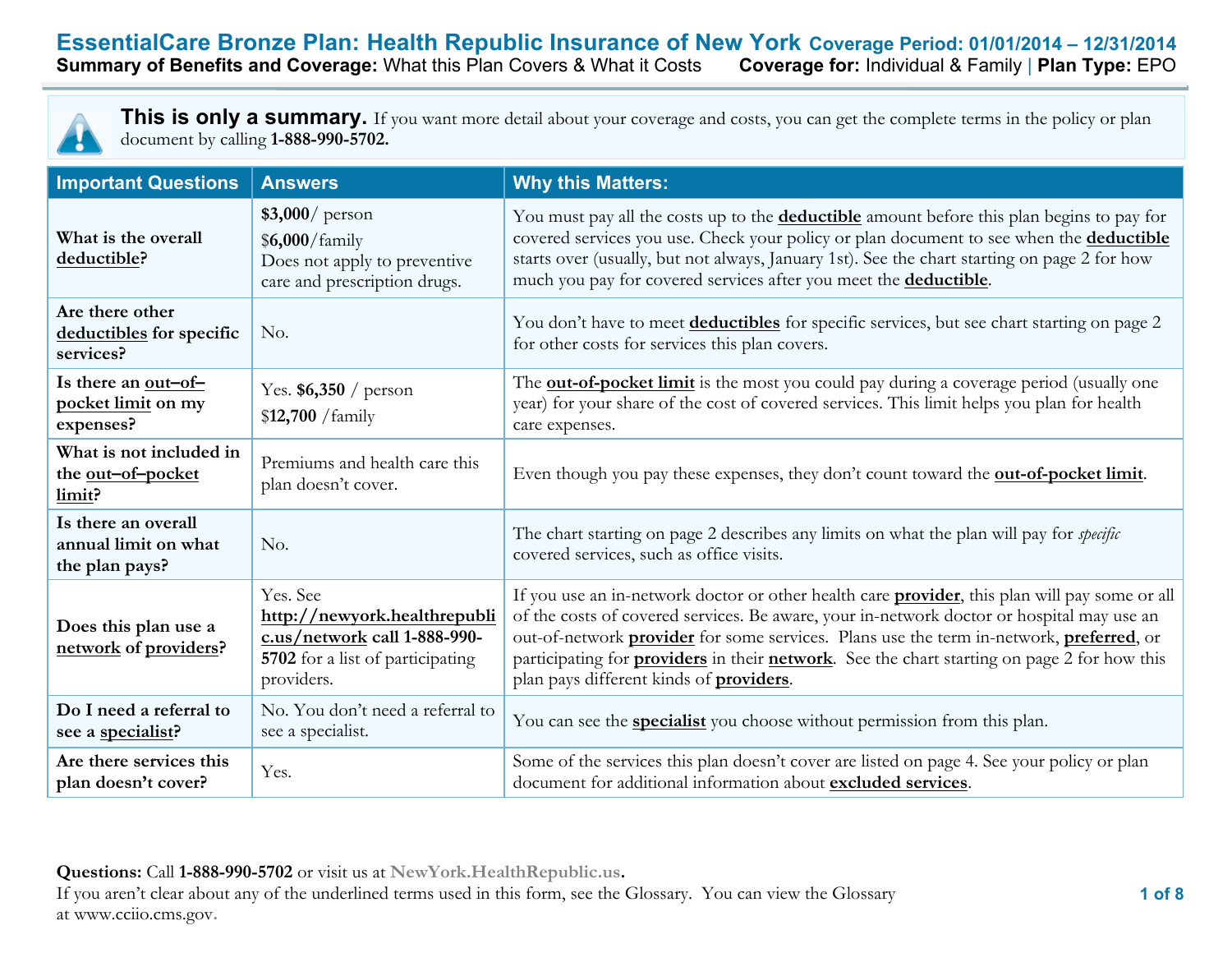### **EssentialCare Bronze Plan: Health Republic Insurance of New York Coverage Period: 01/01/2014 – 12/31/2014 Summary of Benefits and Coverage:** What this Plan Covers & What it Costs **Coverage for:** Individual & Family | **Plan Type:** EPO

- **Copayments** are fixed dollar amounts (for example, \$15) you pay for covered health care, usually when you receive the service.
- **Coinsurance** is *your* share of the costs of a covered service, calculated as a percent of the **allowed amount** for the service. For example, if the plan's **allowed amount** for an overnight hospital stay is \$1,000, your co**insurance** payment of 20% would be \$200. This may change if you haven't met your **deductible**.
- The amount the plan pays for covered services is based on the **allowed amount**. If an out-of-network **provider** charges more than the **allowed amount**, you may have to pay the difference. For example, if an out-of-network hospital charges \$1,500 for an overnight stay and the **allowed amount** is \$1,000, you may have to pay the \$500 difference. (This is called **balance billing**.)
- This plan may encourage you to use participating **providers** by charging you lower **deductibles**, **copayments** and **coinsurance** amounts.

| <b>Common</b><br><b>Medical Event</b> | <b>Services You May Need</b>                        | Your Cost If You Use a<br><b>Participating Provider</b>                                       | <b>Your Cost If You</b><br>Use a<br><b>Non-Participating</b><br><b>Provider</b> | <b>Limitations &amp; Exceptions</b> |
|---------------------------------------|-----------------------------------------------------|-----------------------------------------------------------------------------------------------|---------------------------------------------------------------------------------|-------------------------------------|
|                                       | Primary care visit to treat an<br>injury or illness | $50\%$ cost sharing after deductible                                                          | Not covered                                                                     | -none-                              |
| If you visit a health                 | Specialist visit                                    | 50% cost sharing after deductible                                                             | Not covered                                                                     | -none–                              |
| care provider's<br>office or clinic   | Other practitioner office visit                     | 50% cost sharing after deductible                                                             | Not covered                                                                     | -none-                              |
|                                       | Preventive<br>care/screening/immunization           | $50\%$ cost sharing                                                                           | Not covered                                                                     |                                     |
| If you have a test                    | Diagnostic test (x-ray, blood<br>work)              | PCP: 50% cost sharing after<br>deductible<br>Specialist: 50% cost sharing after<br>deductible | Not covered                                                                     | -none-                              |
|                                       | Imaging (CT/PET scans, MRIs)                        | $50\%$ cost sharing after deductible                                                          | Not covered                                                                     | -none-                              |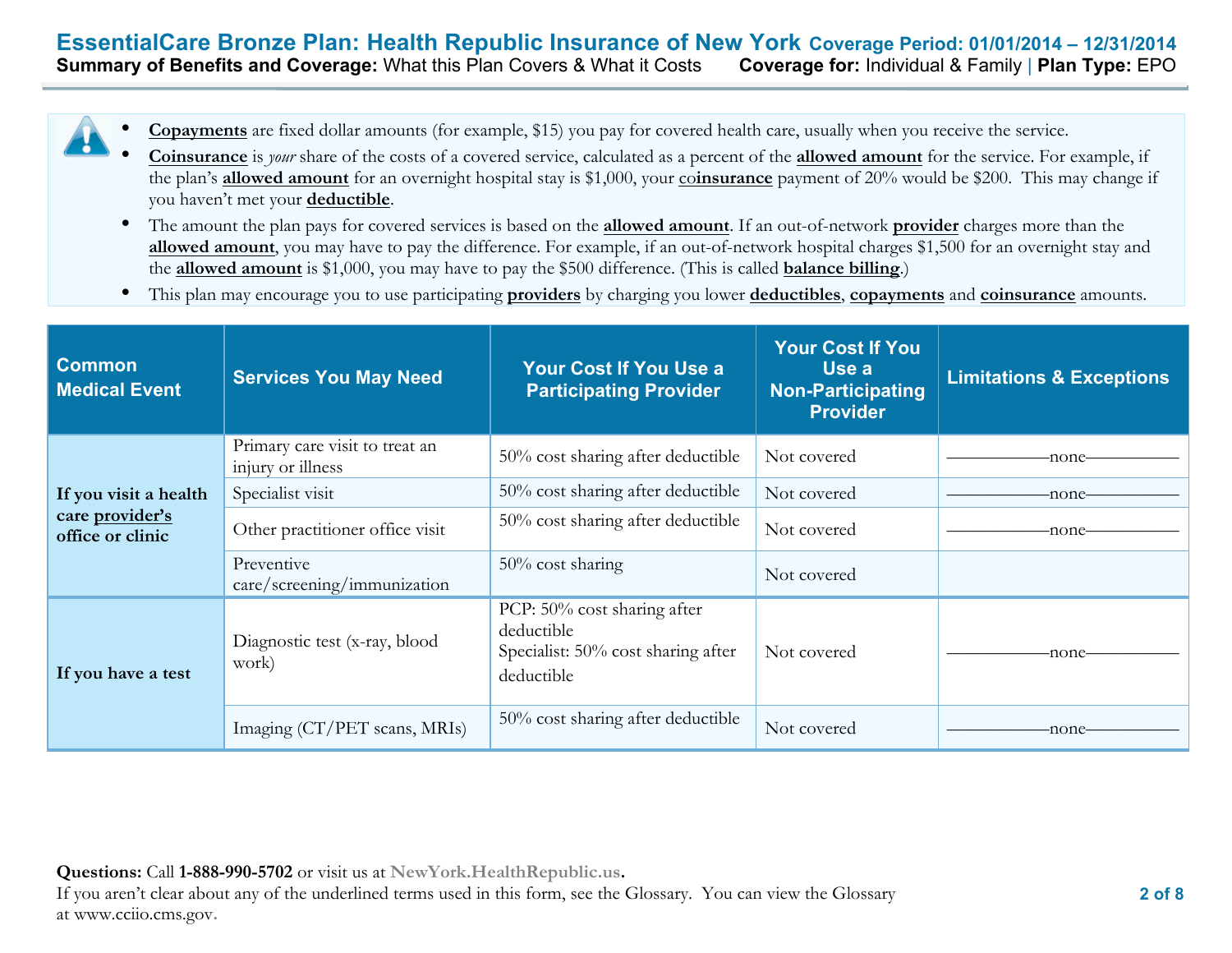**EssentialCare Bronze Plan: Health Republic Insurance of New York Coverage Period: 01/01/2014 – 12/31/2014**<br>Summary of Benefits and Coverage: What this Plan Covers & What it Costs Coverage for: Individual & Family | Plan T

**Summary of Benefits and Coverage: What this Plan Covers & What it Costs** 

| <b>Common</b><br><b>Medical Event</b>                                                                                                                                     | <b>Services You May Need</b>                      | <b>Your Cost If You Use a</b><br><b>Participating Provider</b>                                                       | <b>Your Cost If You</b><br>Use a<br>Non-Participating<br><b>Provider</b> | <b>Limitations &amp; Exceptions</b>                                                               |
|---------------------------------------------------------------------------------------------------------------------------------------------------------------------------|---------------------------------------------------|----------------------------------------------------------------------------------------------------------------------|--------------------------------------------------------------------------|---------------------------------------------------------------------------------------------------|
|                                                                                                                                                                           | Generic drugs                                     | Retail: \$10 copay/prescription<br>after deductible<br>Mail order: \$25<br>copay/prescription after<br>deductible    | Not covered                                                              | Covers up to a 30-day supply<br>(retail prescription); 90 day<br>supply (mail order prescription) |
| If you need drugs to<br>treat your illness or<br>condition<br>More information<br>about prescription<br>drug coverage is<br>available at<br>NewYork.HealthRep<br>ublic.us | Preferred brand drugs                             | Retail: \$35 copay/prescription<br>after deductible<br>Mail order: \$87.50<br>copay/prescription after<br>deductible | Not covered                                                              | Covers up to a 30-day supply<br>(retail prescription); 90 day<br>supply (mail order prescription) |
|                                                                                                                                                                           | Non-preferred brand drugs                         | Retail: \$70 copay/ prescription<br>after deductible<br>Mail order: \$175<br>copay/prescription after<br>deductible  | Not covered                                                              | Covers up to a 30-day supply<br>(retail prescription); 90 day<br>supply (mail order prescription) |
|                                                                                                                                                                           | Specialty drugs                                   | Retail: \$70 copay/ prescription<br>after deductible<br>Mail order: \$175<br>copay/prescription after<br>deductible  | Not covered                                                              | Covers up to a 30-day supply<br>(retail prescription); 90 day<br>supply (mail order prescription) |
| If you have                                                                                                                                                               | Facility fee (e.g., ambulatory<br>surgery center) | 50% cost sharing after deductible                                                                                    | Not covered                                                              | -none                                                                                             |
| outpatient surgery                                                                                                                                                        | Physician/surgeon fees                            | 50% cost sharing after deductible                                                                                    | Not covered                                                              | -none-                                                                                            |
| If you need<br>immediate medical<br>attention                                                                                                                             | Emergency room services                           | 50% cost sharing after deductible                                                                                    | $50\%$ cost sharing after<br>deductible                                  | -none                                                                                             |
|                                                                                                                                                                           | Emergency medical<br>transportation               | 50% cost sharing after deductible                                                                                    | 50% cost sharing after<br>deductible                                     | -none-                                                                                            |
|                                                                                                                                                                           | Urgent care                                       | 50% cost sharing after deductible                                                                                    | Not covered                                                              | -none-                                                                                            |

**Questions:** Call **1-888-990-5702** or visit us at **NewYork.HealthRepublic.us.**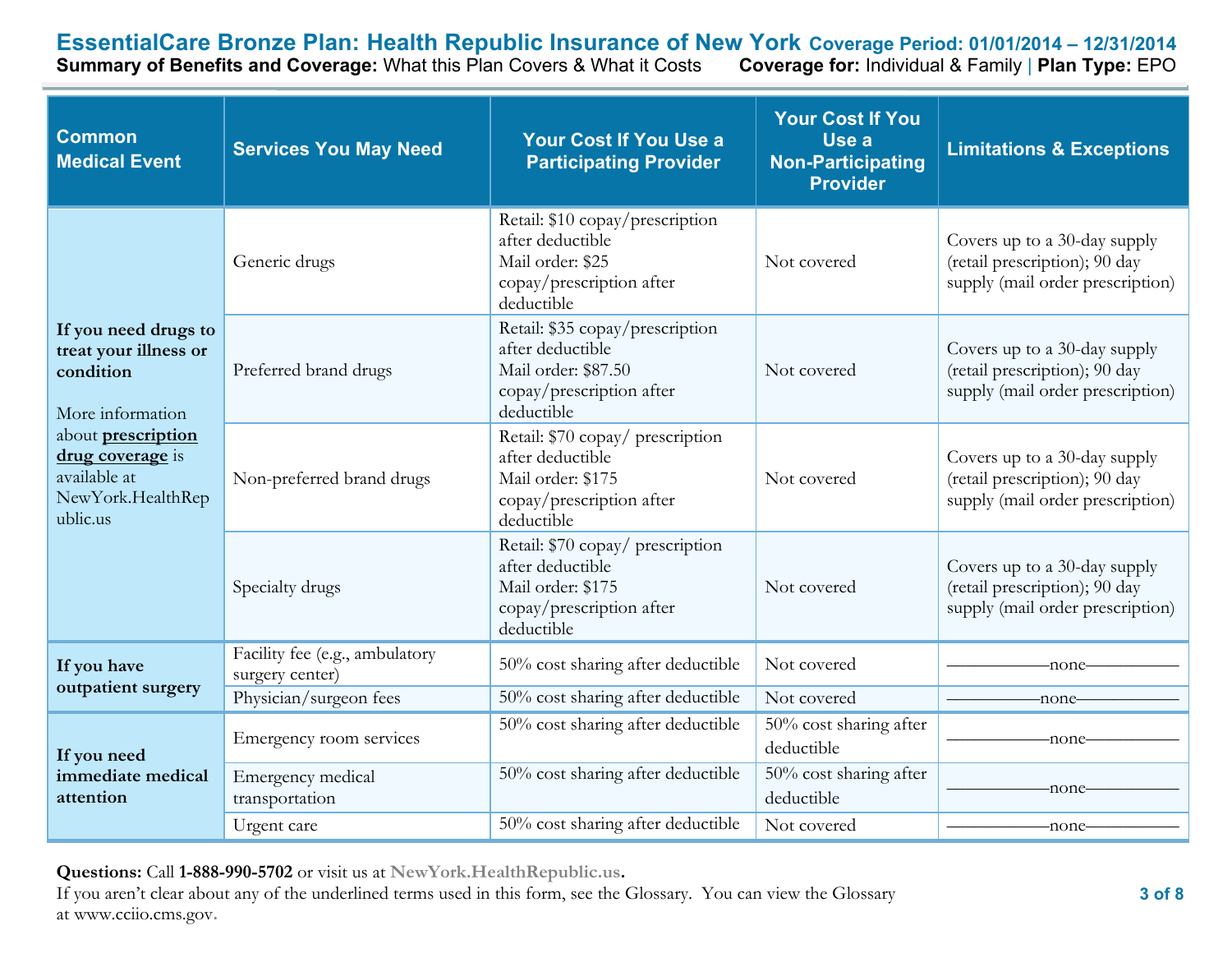**EssentialCare Bronze Plan: Health Republic Insurance of New York Coverage Period: 01/01/2014 – 12/31/2014**<br>Summary of Benefits and Coverage: What this Plan Covers & What it Costs Coverage for: Individual & Family | Plan T **Summary of Benefits and Coverage: What this Plan Covers & What it Costs** 

| <b>Common</b><br><b>Medical Event</b>                                   | <b>Services You May Need</b>                    | <b>Your Cost If You Use a</b><br><b>Participating Provider</b>                                      | <b>Your Cost If You</b><br>Use a<br><b>Non-Participating</b><br><b>Provider</b> | <b>Limitations &amp; Exceptions</b>     |
|-------------------------------------------------------------------------|-------------------------------------------------|-----------------------------------------------------------------------------------------------------|---------------------------------------------------------------------------------|-----------------------------------------|
| If you have a                                                           | Facility fee (e.g., hospital room)              | 50% cost sharing after deductible                                                                   | Not covered                                                                     | -none-                                  |
| hospital stay                                                           | Physician/surgeon fee                           | 50% cost sharing after deductible                                                                   | Not covered                                                                     | -none-                                  |
|                                                                         | Mental/Behavioral health<br>outpatient services | 50% cost sharing after deductible                                                                   | Not covered                                                                     | 30 visits per year                      |
| If you have mental<br>health, behavioral                                | Mental/Behavioral health<br>inpatient services  | 50% cost sharing after deductible                                                                   | Not covered                                                                     | 30 days per year                        |
| health, or substance<br>abuse needs                                     | Substance use disorder outpatient<br>services   | 50% cost sharing after deductible                                                                   | Not covered                                                                     | 60 visits per year                      |
|                                                                         | Substance use disorder inpatient<br>services    | 50% cost sharing after deductible                                                                   | Not covered                                                                     | 30 days per year                        |
| If you are pregnant                                                     | Prenatal and postnatal care                     | PCP: 50% cost sharing<br>Specialist: 50% cost sharing                                               | Not covered                                                                     | -none-                                  |
|                                                                         | Delivery and all inpatient services             | 50% cost sharing after deductible                                                                   | Not covered                                                                     | -none-                                  |
|                                                                         | Home health care                                | 50% cost sharing after deductible                                                                   | Not covered                                                                     | 40 visits per year                      |
| If you need help<br>recovering or have<br>other special health<br>needs | Rehabilitation services                         | 50% cost sharing after deductible                                                                   | Not covered                                                                     | 60 visits per condition per<br>lifetime |
|                                                                         | Habilitation services                           | 50% cost sharing after deductible                                                                   | Not covered                                                                     | 60 visits per condition per<br>lifetime |
|                                                                         | Skilled nursing care                            | 50% cost sharing after deductible                                                                   | Not covered                                                                     | 200 days per year                       |
|                                                                         | Durable medical equipment                       | 50% cost sharing after deductible                                                                   | Not covered                                                                     | \$1,500 per year                        |
|                                                                         | Hospice service                                 | Inpatient: 50% cost sharing after<br>deductible<br>Outpatient: 50% cost sharing<br>after deductible | Not covered                                                                     | 210 days per year                       |
| If your child needs                                                     | Eye exam                                        | 50% cost sharing after deductible                                                                   | Not covered                                                                     | -none-                                  |

**Questions:** Call **1-888-990-5702** or visit us at **NewYork.HealthRepublic.us.**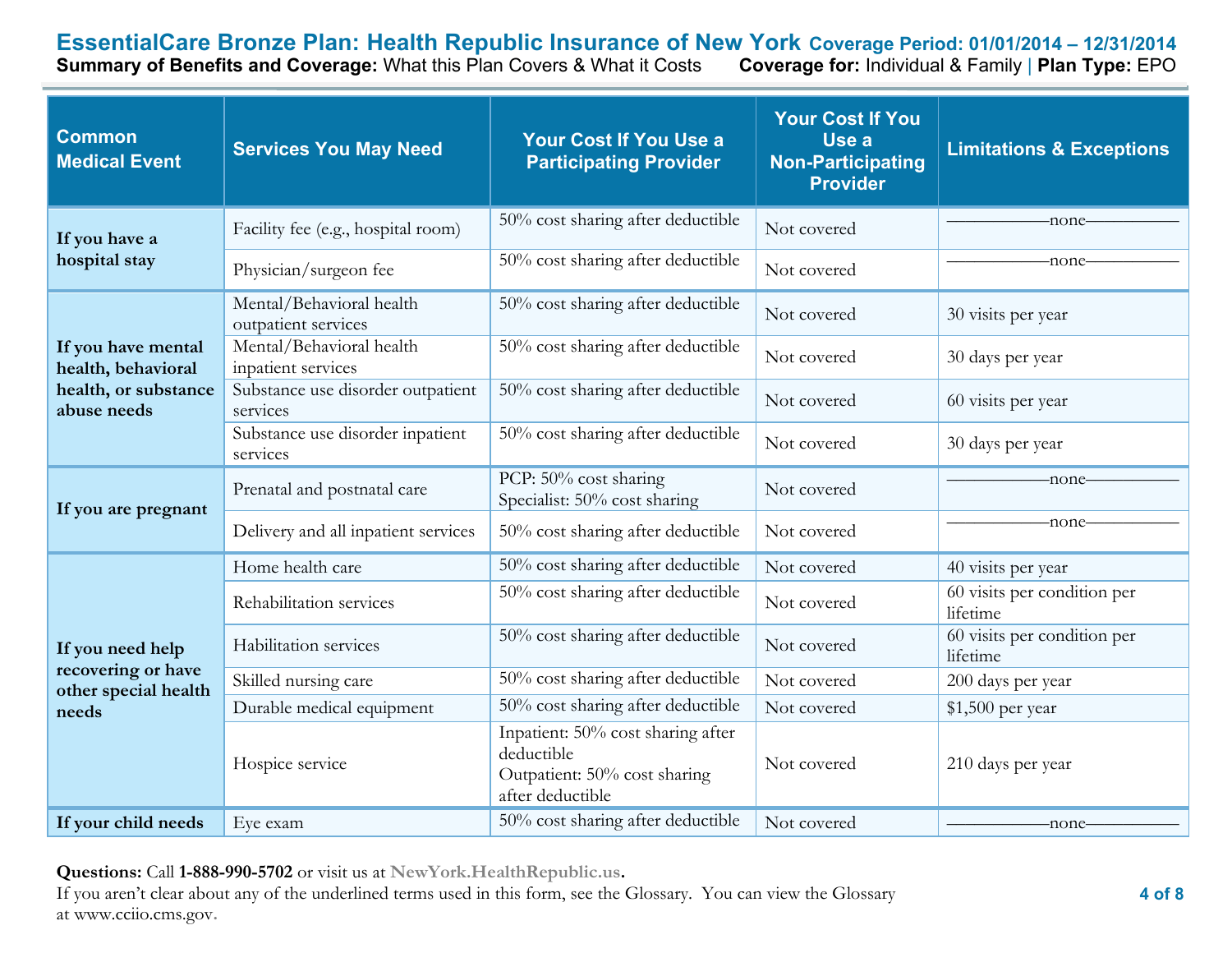### **EssentialCare Bronze Plan: Health Republic Insurance of New York Coverage Period: 01/01/2014 – 12/31/2014 Summary of Benefits and Coverage: What this Plan Covers & What it Costs**

| <b>Common</b><br><b>Medical Event</b> | <b>Services You May Need</b> | Your Cost If You Use a<br><b>Participating Provider</b> | <b>Your Cost If You</b><br>Use a<br><b>Non-Participating</b><br><b>Provider</b> | <b>Limitations &amp; Exceptions</b>        |
|---------------------------------------|------------------------------|---------------------------------------------------------|---------------------------------------------------------------------------------|--------------------------------------------|
| dental or eye care                    | Glasses                      | 50% cost sharing after deductible                       | Not covered                                                                     | Limited to one pair of glasses<br>per year |
|                                       | Dental check-up              | Not covered                                             | Not covered                                                                     | -none-                                     |

# **Excluded Services & Other Covered Services:**

**Services Your Plan Does NOT Cover (This isn't a complete list. Check your policy or plan document for other excluded services.)**

• Cosmetic surgery

Long-term care

• Dental care (Adult)

- Non-emergency care when traveling outside the U.S.
- Private-duty nursing
- Routine eye care (Adult)

• Weight loss program

• Routine foot care

**Other Covered Services (This isn't a complete list. Check your policy or plan document for other covered services and your costs for these services.)**

- Acupuncture
- Bariatric surgery
- Chiropractic care
- Hearing aids
- Infertility treatments

**Questions:** Call **1-888-990-5702** or visit us at **NewYork.HealthRepublic.us.** If you aren't clear about any of the underlined terms used in this form, see the Glossary. You can view the Glossary at www.cciio.cms.gov**.**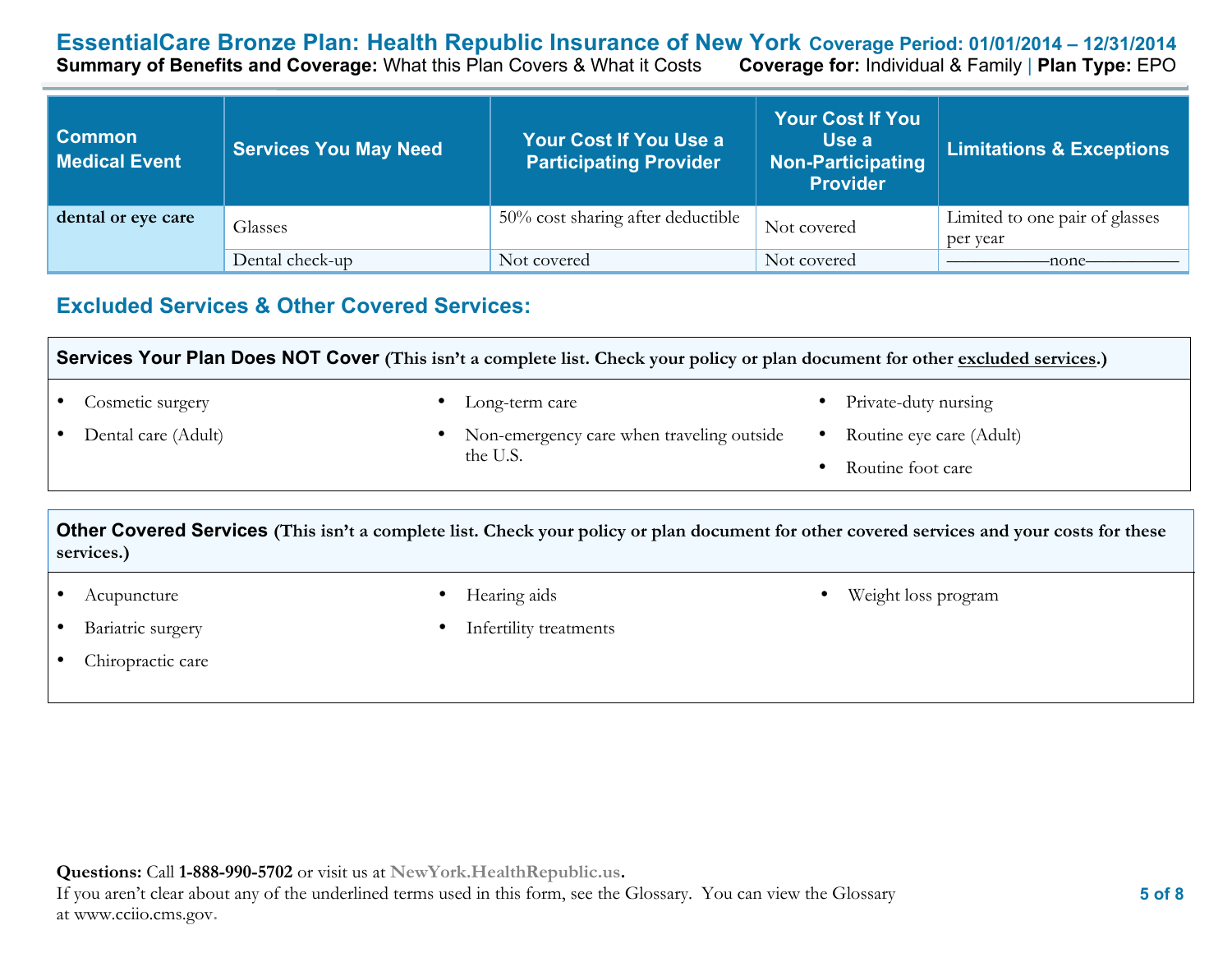# **Your Rights to Continue Coverage:**

#### **Individual health insurance**

Federal and State laws may provide protections that allow you to keep this health insurance coverage as long as you pay your **premium**. There are exceptions, however, such as if:

- You commit fraud
- The insurer stops offering services in the State
- You move outside the coverage area

For more information on your rights to continue coverage, contact the insurer at **1-888-990-5702**. You may also contact your state insurance department at www.dfs.ny.gov.

# **Language Services:**

SPANISH (Español): Para obtener asistencia en Español, llame al 1-888-990-5702.

# **Your Grievance and Appeals Rights:**

If you have a complaint or are dissatisfied with a denial of coverage for claims under your plan, you may be able to **appeal** or file a **grievance**. For questions about your rights, this notice, or assistance, you can contact: 1-800-342-3736.

# **Does this Coverage Provide Minimum Essential Coverage?**

The Affordable Care Act requires most people to have health care coverage that qualifies as "minimum essential coverage." **This plan or policy does provide minimum essential coverage.** 

# **Does this Coverage Meet the Minimum Value Standard?**

The Affordable Care Act establishes a minimum value standard of benefits of a health plan. The minimum value standard is 60% (actuarial value). **This health coverage does meet the minimum value standard for the benefits it provides.** 

––––––––––––––––––––––*To see examples of how this plan might cover costs for a sample medical situation, see the next page.–––––––––––*–––––––––––

**Questions:** Call **1-888-990-5702** or visit us at **NewYork.HealthRepublic.us.**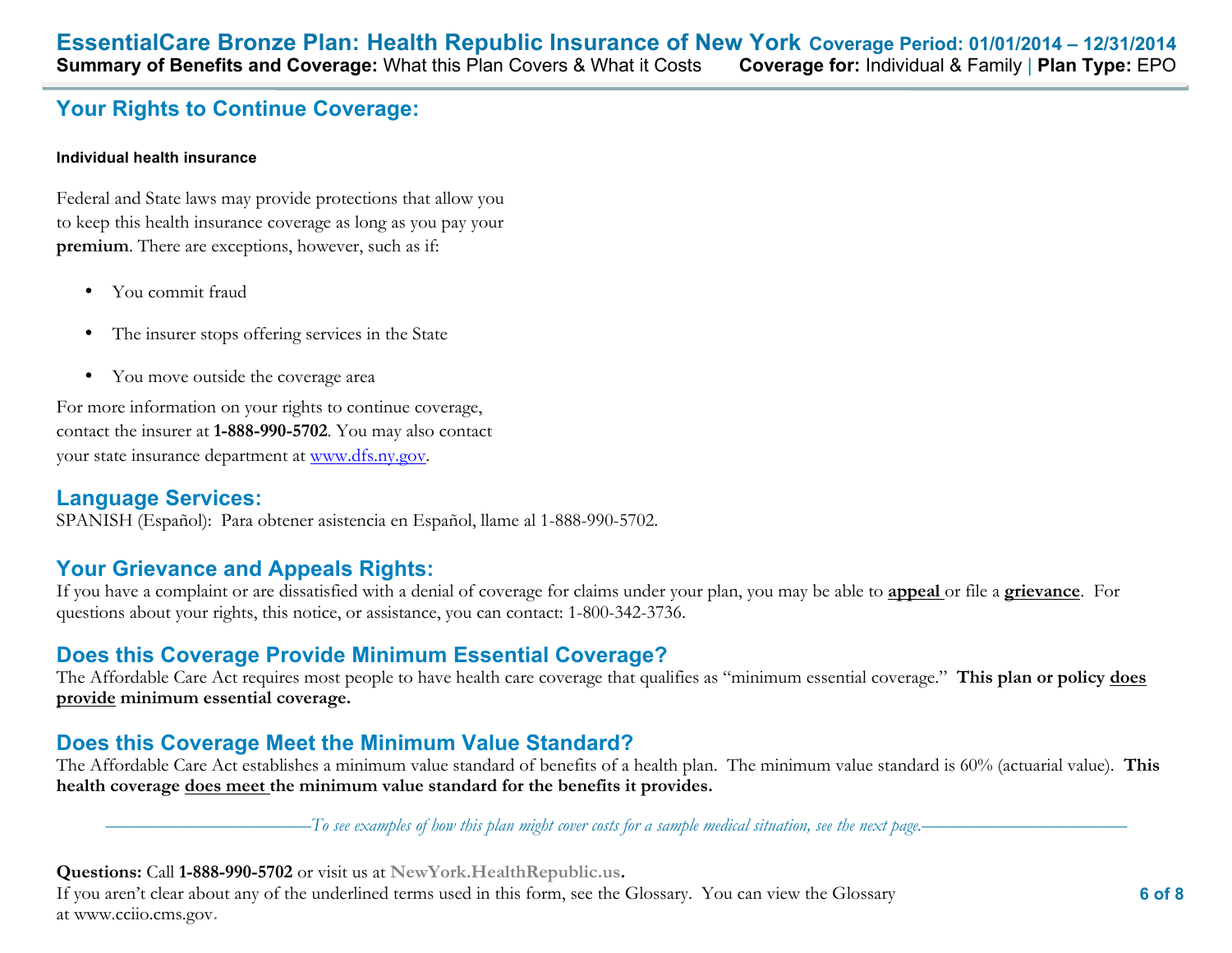# **EssentialCare Bronze Plan: Health Republic Insurance of New York Coverage Period: 01/01/2014 – 12/31/2014 Coverage Examples Coverage for:** Individual & Family | **Plan Type:** EPO

# **About these Coverage Examples:**

These examples show how this plan might cover medical care in given situations. Use these examples to see, in general, how much financial protection a sample patient might get if they are covered under different plans.



**This is not a cost estimator.** 

Don't use these examples to estimate your actual costs under this plan. The actual care you receive will be different from these examples, and the cost of that care will also be different.

See the next page for important information about these examples.

**Having a baby** (normal delivery)

- Amount owed to providers: \$7,540
- **Plan pays** \$2,320
- **Patient pays** \$5,220

#### **Sample care costs:**

| Hospital charges (mother)  | \$2,700 |
|----------------------------|---------|
| Routine obstetric care     | \$2,100 |
| Hospital charges (baby)    | \$900   |
| Anesthesia                 | \$900   |
| Laboratory tests           | \$500   |
| Prescriptions              | \$200   |
| Radiology                  | \$200   |
| Vaccines, other preventive | \$40    |
| Total                      | \$7,540 |

#### **Patient pays:**

| Deductibles          | \$3,000 |
|----------------------|---------|
| Copays               | \$20    |
| Coinsurance          | \$2,000 |
| Limits or exclusions | \$200   |
| Total                | \$5,220 |

# **Managing type 2 diabetes** (routine maintenance of

a well-controlled condition)

- **Amount owed to providers: \$5,400**
- **Plan pays** \$2,720
- $\blacksquare$  **Patient pays** \$2,680

#### **Sample care costs:**

| Prescriptions                  | \$2,900 |
|--------------------------------|---------|
| Medical Equipment and Supplies | \$1,300 |
| Office Visits and Procedures   | \$700   |
| Education                      | \$300   |
| Laboratory tests               | \$100   |
| Vaccines, other preventive     | \$100   |
| Total                          | \$5,400 |

### **Patient pays:**

| Deductibles          | \$3,000 |
|----------------------|---------|
|                      |         |
| Copays               | \$500   |
| Coinsurance          | \$100   |
| Limits or exclusions | \$80    |
| Total                | \$2,680 |

Note: These numbers assume the patient is participating in our diabetes wellness program. If you have diabetes and do not participate in the wellness program, your costs may be higher. For more information about the diabetes wellness program, please contact: **1-888-990-5702.** 

**Questions:** Call **1-888-990-5702** or visit us at **NewYork.HealthRepublic.us.**